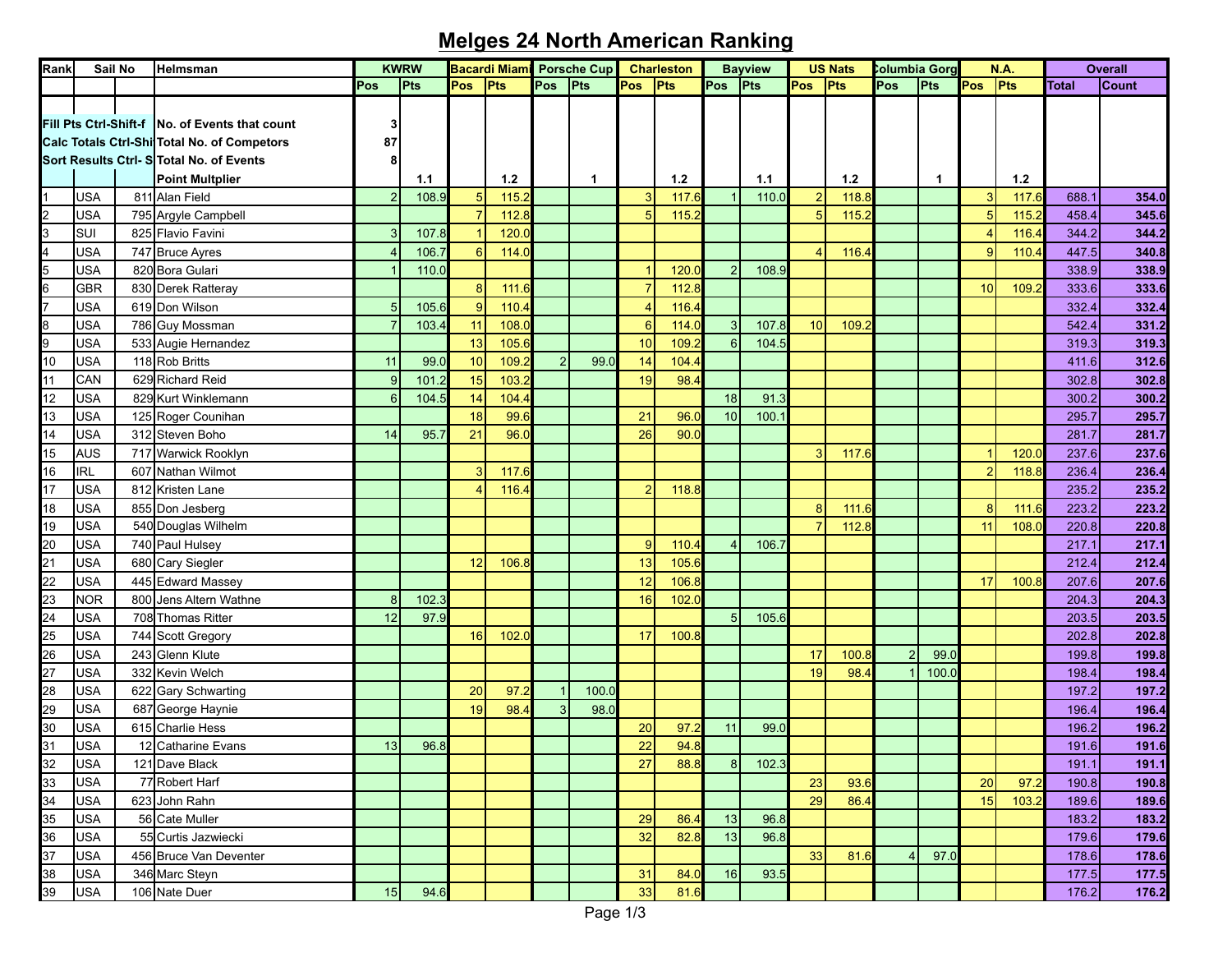## **Melges 24 North American Ranking**

| 40 | USA        | 835 Harry Melges        |                 |       |    |       |                |      |    |       |                |       | 1  | 120.0 |   |      |    |       | 120.0 | 120.0 |
|----|------------|-------------------------|-----------------|-------|----|-------|----------------|------|----|-------|----------------|-------|----|-------|---|------|----|-------|-------|-------|
| 41 | <b>ITA</b> | 819 Riccardo Simoneschi |                 |       |    | 118.8 |                |      |    |       |                |       |    |       |   |      |    |       | 118.8 | 118.8 |
| 42 | <b>USA</b> | 379 Dan Kasseler        |                 |       |    |       |                |      |    |       |                |       | 6  | 114.0 |   |      |    |       | 114.0 | 114.0 |
| 43 | URA        | <b>Brian Porter</b>     |                 |       |    |       |                |      |    |       |                |       |    |       |   |      | 6  | 114.0 | 114.0 | 114.0 |
| 44 | <b>USA</b> | lan Sloan               |                 |       |    |       |                |      |    |       |                |       |    |       |   |      |    | 112.8 | 112.8 | 112.8 |
| 45 | <b>USA</b> | 449 Jonny Golsberry     |                 |       |    |       |                |      |    |       |                |       | 9  | 110.4 |   |      |    |       | 110.4 | 110.4 |
| 46 | <b>USA</b> | 700 Russ O'Reilly       |                 |       |    |       |                |      | 11 | 108.  |                |       |    |       |   |      |    |       | 108.0 | 108.0 |
| 47 | <b>USA</b> | 401 Stig Osterberg      |                 |       |    |       |                |      |    |       |                |       | 11 | 108.0 |   |      |    |       | 108.0 | 108.0 |
| 48 | <b>USA</b> | 520 Derek Campbell      |                 |       |    |       |                |      |    |       |                |       | 12 | 106.8 |   |      |    |       | 106.8 | 106.8 |
| 49 | USA        | Shawn Bennett           |                 |       |    |       |                |      |    |       |                |       |    |       |   |      | 12 | 106.8 | 106.8 | 106.8 |
| 50 | <b>USA</b> | 498 Keith Hammer        |                 |       |    |       |                |      |    |       |                |       | 13 | 105.6 |   |      |    |       | 105.6 | 105.6 |
| 51 | <b>USA</b> | Scott Holmgren          |                 |       |    |       |                |      |    |       |                |       |    |       |   |      | 13 | 105.6 | 105.6 | 105.6 |
| 52 | <b>USA</b> | 591 Sophie Stukas       |                 |       |    |       |                |      |    |       |                |       | 14 | 104.4 |   |      |    |       | 104.4 | 104.4 |
| 53 | <b>USA</b> | Tim Stamper             |                 |       |    |       |                |      |    |       |                |       |    |       |   |      | 14 | 104.4 | 104.4 | 104.4 |
| 54 | <b>USA</b> | 510 Fred Rozelle        |                 |       |    |       |                |      |    |       | $\overline{7}$ | 103.4 |    |       |   |      |    |       | 103.4 | 103.4 |
| 55 | <b>USA</b> | 526 Steve Suddath       |                 |       |    |       |                |      | 15 | 103.3 |                |       |    |       |   |      |    |       | 103.2 | 103.2 |
| 56 | <b>USA</b> | 458 Gina Borza          |                 |       |    |       |                |      |    |       |                |       | 15 | 103.2 |   |      |    |       | 103.2 | 103.2 |
| 57 | <b>USA</b> | 26 Manfred Schmiedl     |                 |       |    |       |                |      |    |       |                |       | 16 | 102.0 |   |      |    |       | 102.0 | 102.0 |
| 58 | <b>USA</b> | <b>Tony Beale</b>       |                 |       |    |       |                |      |    |       |                |       |    |       |   |      | 16 | 102.0 | 102.0 | 102.0 |
| 59 | <b>USA</b> | 618 Andy Robinson       |                 |       |    |       |                |      |    |       | $\overline{9}$ | 101.2 |    |       |   |      |    |       | 101.2 | 101.2 |
| 60 | <b>USA</b> | 720 Scott Foxman        |                 |       | 17 | 100.8 |                |      |    |       |                |       |    |       |   |      |    |       | 100.8 | 100.8 |
| 61 | <b>GBR</b> | 830 Richard Thompson    | 10 <sup>1</sup> | 100.1 |    |       |                |      |    |       |                |       |    |       |   |      |    |       | 100.1 | 100.1 |
| 62 | USA        | 568 Kevin Gillman       |                 |       |    |       |                |      | 18 | 99.6  |                |       |    |       |   |      |    |       | 99.6  | 99.6  |
| 63 | <b>USA</b> | 351 Paul Teveliet       |                 |       |    |       |                |      |    |       |                |       | 18 | 99.6  |   |      |    |       | 99.6  | 99.6  |
| 64 | <b>USA</b> | Dan Hauserman           |                 |       |    |       |                |      |    |       |                |       |    |       |   |      | 18 | 99.6  | 99.6  | 99.6  |
| 65 | <b>USA</b> | David Joyner            |                 |       |    |       |                |      |    |       |                |       |    |       |   |      | 19 | 98.4  | 98.4  | 98.4  |
| 66 | <b>USA</b> | 352 Peter Graves        |                 |       |    |       |                |      |    |       |                |       |    |       | 3 | 98.0 |    |       | 98.0  | 98.0  |
| 67 | <b>USA</b> | 539 Matt Pistay         |                 |       |    |       |                |      |    |       |                |       | 20 | 97.2  |   |      |    |       | 97.2  | 97.2  |
| 68 | <b>USA</b> | 457 Rob Kroetsch        |                 |       |    |       | $\overline{4}$ | 97.0 |    |       |                |       |    |       |   |      |    |       | 97.0  | 97.0  |
| 69 | <b>USA</b> | 675 Dave Brede          |                 |       |    |       |                |      |    |       |                |       | 21 | 96.0  |   |      |    |       | 96.0  | 96.0  |
| 70 | <b>USA</b> | 202 Laurie Bunn         |                 |       |    |       |                |      |    |       | 14             | 95.7  |    |       |   |      |    |       | 95.7  | 95.7  |
| 71 | <b>USA</b> | 598 Paul Bennett        |                 |       |    |       |                |      |    |       |                |       | 22 | 94.8  |   |      |    |       | 94.8  | 94.8  |
| 72 | CAN        | 723 Uri Saks            |                 |       |    |       |                |      |    |       | 15             | 94.6  |    |       |   |      |    |       | 94.6  | 94.6  |
| 73 | USA        | 185 Stefan Schulze      |                 |       |    |       |                |      | 23 | 93.6  |                |       |    |       |   |      |    |       | 93.6  | 93.6  |
| 74 | USA        | 773 Marc Bailey         |                 |       |    |       |                |      | 24 | 92.   |                |       |    |       |   |      |    |       | 92.4  | 92.4  |
| 75 | <b>USA</b> | 397 Neal Thompson       |                 |       |    |       |                |      |    |       | 17             | 92.4  |    |       |   |      |    |       | 92.4  | 92.4  |
| 76 | <b>USA</b> | 11 Gord Galbraith       |                 |       |    |       |                |      |    |       |                |       | 24 | 92.4  |   |      |    |       | 92.4  | 92.4  |
| 77 | USA        | 625 Marty Jensen        |                 |       |    |       |                |      | 25 | 91.2  |                |       |    |       |   |      |    |       | 91.2  | 91.2  |
| 78 | USA        | 161 Jack Totland        |                 |       |    |       |                |      |    |       |                |       | 25 | 91.2  |   |      |    |       | 91.2  | 91.2  |
| 79 | USA        | 218 Paul Mais           |                 |       |    |       |                |      |    |       |                |       | 26 | 90.0  |   |      |    |       | 90.0  | 90.0  |
| 80 | USA        | 246 Abbey Norris        |                 |       |    |       |                |      |    |       |                |       | 27 | 88.8  |   |      |    |       | 88.8  | 88.8  |
| 81 | USA        | 444 Jeffery Ott         |                 |       |    |       |                |      | 28 | 87.6  |                |       |    |       |   |      |    |       | 87.6  | 87.6  |
| 82 | USA        | 80 David Motherwell     |                 |       |    |       |                |      |    |       |                |       | 28 | 87.6  |   |      |    |       | 87.6  | 87.6  |
| 83 | <b>USA</b> | 419 Tony Stanley        |                 |       |    |       |                |      | 30 | 85.2  |                |       |    |       |   |      |    |       | 85.2  | 85.2  |
| 84 | USA        | 398 Jeff Vernon         |                 |       |    |       |                |      |    |       |                |       | 30 | 85.2  |   |      |    |       | 85.2  | 85.2  |
| 85 | <b>USA</b> | 184 Grame Clendenan     |                 |       |    |       |                |      |    |       |                |       | 31 | 84.0  |   |      |    |       | 84.0  | 84.0  |